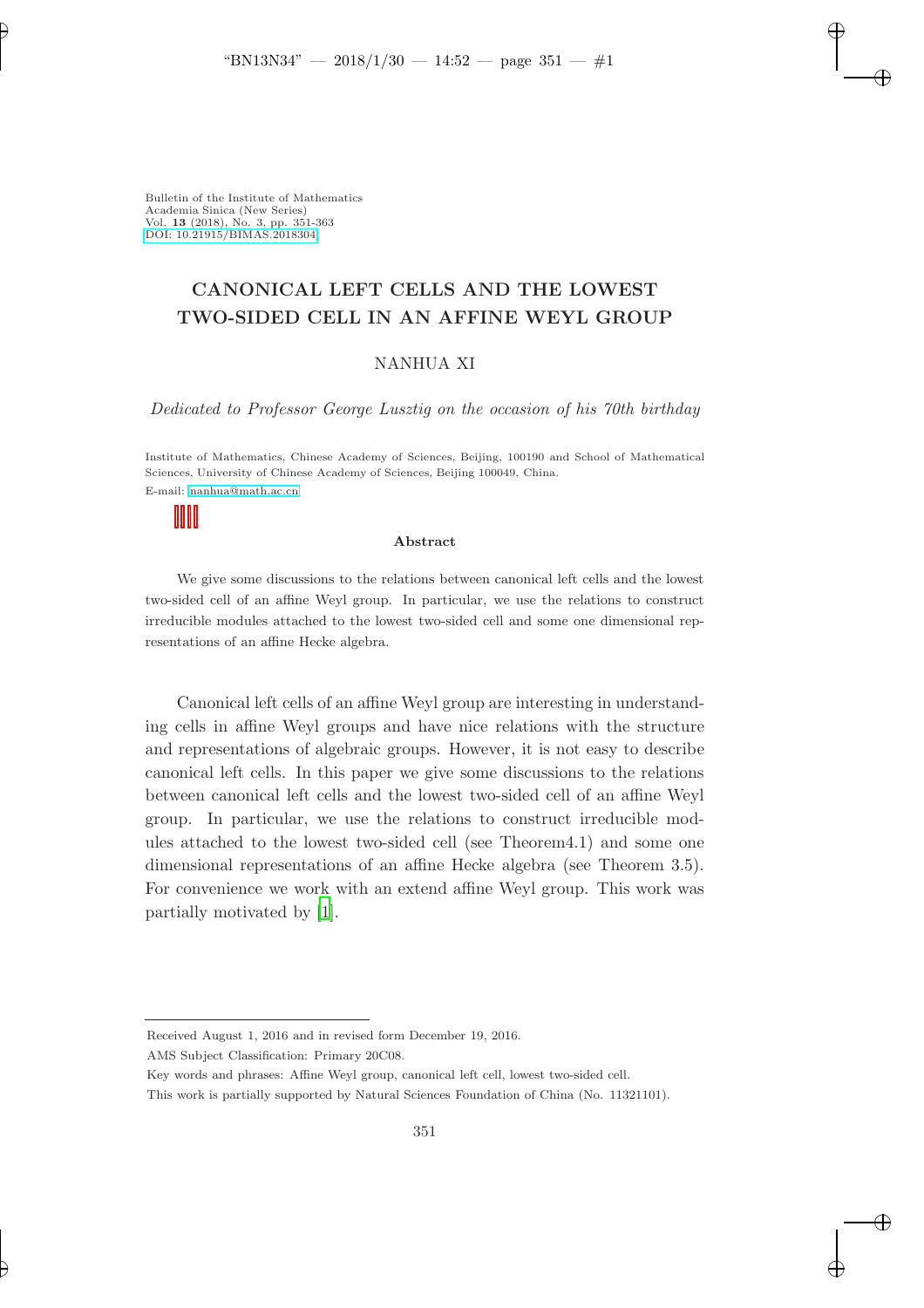## 1. Canonical Left Cells

**1.1.** Let R be an irreducible root system and P the corresponding weight lattice. The Weyl group  $W_0$  acts on P naturally and the semi-direct product  $W = W_0 \ltimes P$  is an extended affine Weyl group, which contains the affine Weyl group  $W_a = W_0 \ltimes \mathbb{Z}R$ . Let S be the set of simple reflections of  $W_a$ . The partial order  $\leq$  and the length function l on W are well defined. The operation on P will be written in multiplication.

For  $w \in W$ , set  $L(w) = \{s \in S \mid sw \leq w\}$  and  $R(w) = \{s \in S \mid ws \leq w\}.$ Let  $s_0$  be the unique simple reflection of  $W_a$  out of  $W_0$ . Define  $Y_0 = \{w \in$  $W | R(w) \subseteq \{s_0\}$ . Then  $Y_0 \cap \Omega$  is a left cell for any two-sided cell  $\Omega$  of W, called a canonical left cell.

In general it is not easy to describe a canonical left cell. However, it is easy to describe the set  $Y_0$ . Let  $w_0$  be the longest element of  $W_0$ . The set of anti-dominant weights in P is defined to be  $P^- = \{x \in P \mid l(xw_0) =$  $l(w_0) + l(x)$  and the set of dominant weights is  $P^+ = \{x \in P \mid l(w_0x) =$  $l(w_0) + l(x)$ .

**Proposition 1.2.**  $Y_0 = \{ wx \mid w \in W_0, \ x \in P^- \ and \ R(w) \subseteq L(x) \}.$ 

**Proof.** Let  $u \in W$ . Then there exist unique  $w, v \in W_0$  and  $x \in P^-$  such that  $R(w) \subseteq L(x)$  and  $u = wxv$ . Moreover, we have  $l(u) = l(x)+l(v)-l(w)$ . The proposition follows.

1.3. It would be interesting to see when two elements in  $Y_0$  are in a left cell. Let  $\rho$  be the product of all fundamental dominant weights. Then the set  $\{wx\rho^{-1} | w \in W_0, x \in P^- \text{ and } R(w) \subseteq L(x)\}\$ is the canonical left cell in the lowest two-sided cell  $c_0$  of W. In general, for any  $x \in P^-$  there exists a positive integer a (depending on x) such that  $x^b$  and  $x^a$  are in a left cell if  $b \ge a$  (see [\[8,](#page-12-0) Lemma 3.2]). It seems that the number a is small, in many cases, it is among 1,2,3.

Let  $S_0 = S \cap W_0$  and denote by  $\Gamma_0$  the left cell  $\{w \in W \mid R(w) = S_0\},$ which is in the lowest two-sided cell  $c_0$  of W. For  $x \in P$ , denote by  $n_x$  (resp.  $m_x$ ) the unique shortest element in the coset  $xW_0$  (resp. the double coset  $W_0xW_0$ . The map  $x \to n_x$  defines a one-to-one correspondence from P to  $Y_0$ , and the map  $n_x \rightarrow n_xw_0$  defines a one-to-one correspondence from  $Y_0$ to  $\Gamma_0$ . Also the map  $x \to m_x$  defines a one-to-one correspondence between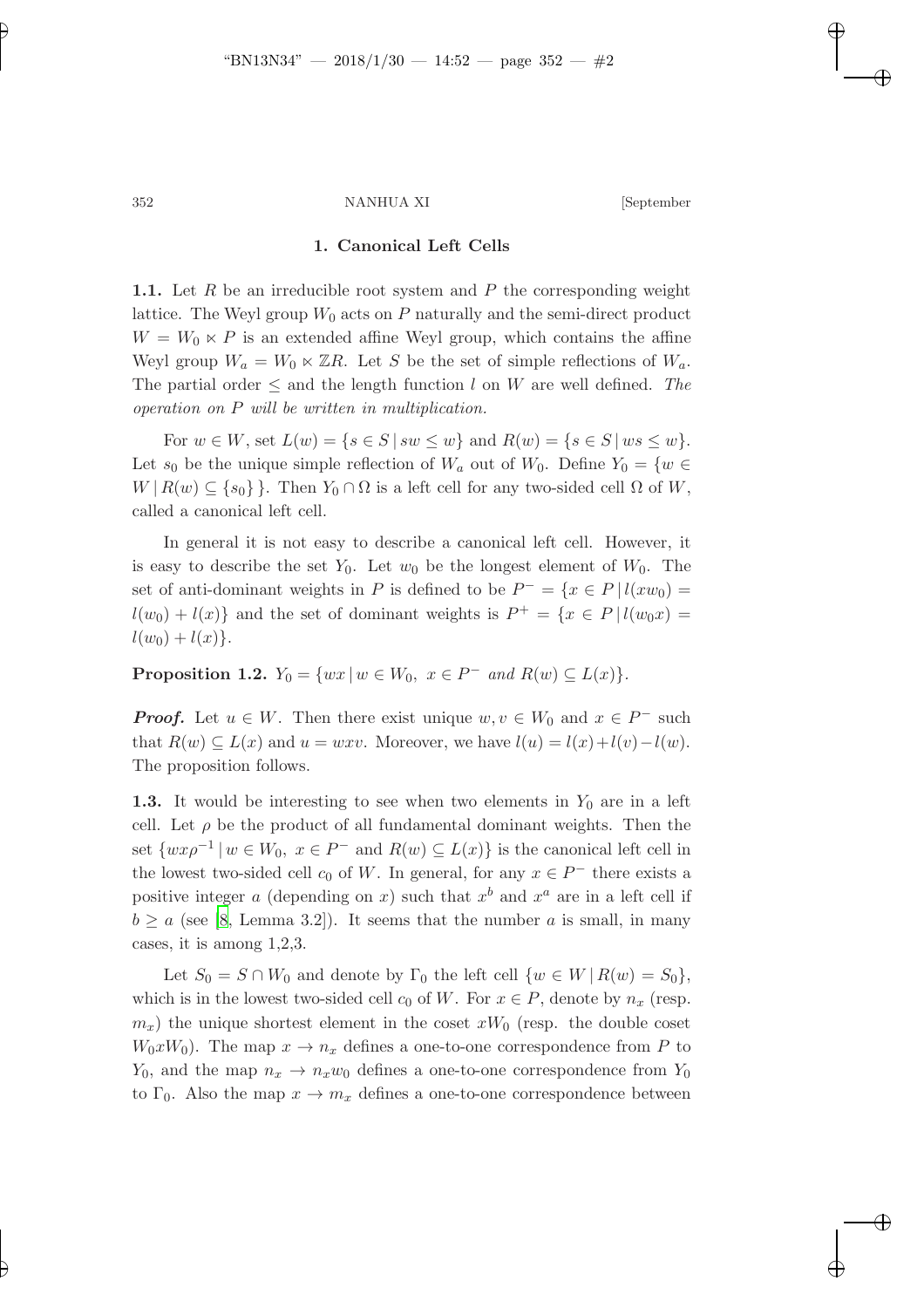$P^+$  and  $Y_0 \cap Y_0^{-1}$ . The sets  $Y_0$  and  $\Gamma_0$  produce naturally two modules of an affine Hecke algebra of  $(W, S)$ . In next section we will see that the two modules are essentially the same.

# 2. Cell Modules of Affine Hecke Algebras

**2.1.** Let H be the Hecke algebra of  $(W, S)$  over a field k with parameter q. Assume that k contains square roots of q. Let  ${T_w}_{w\in W}$  be its standard basis. For any  $w$  in  $W$ , let

$$
C_w = q^{-\frac{l(w)}{2}} \sum_{y \leq w} P_{y,w}(q) T_y,
$$

and

$$
C'_w = q^{\frac{l(w)}{2}} \sum_{y \le w} (-1)^{l(w)-l(y)} q^{-l(y)} P_{y,w}(q^{-1}) T_y,
$$

where  $P_{y,w}$  are the Kazhdan-Lusztig polynomials. Then the elements  $C_w$ ,  $w \in W$ , form a basis of H, and the elements  $C'_w, w \in W$ , form a basis of H as well, see [\[2](#page-11-1)].

For any  $x \in P$  there is a well defined element  $\theta_x = q^{-\frac{l(y)}{2}} T_y q^{\frac{l(z)}{2}} T_z^{-1}$ . where  $y, z \in P^+$  such that  $x = yz^{-1}$ . Then  $\theta_x \theta_y = \theta_y \theta_x$  for any  $x, y \in P$  and the elements  $T_w\theta_x$  (resp.  $\theta_x T_w$ ),  $w \in W_0$ ,  $x \in P$ , form a basis of H. See [\[4](#page-11-2)].

The group algebra  $k[P]$  is isomorphic to the subalgebra  $\Theta$  of H generated by all  $\theta_x$ ,  $x \in P$ . Lusztig defined several H-module structures on  $k[P]$ , see [\[5,](#page-11-3) Section 7]. They are actually isomorphic to the modules provided by the left cell  $\Gamma_0$ . Let M (resp. M') be the subspace of H spanned by all  $C_w$ ,  $w \in \Gamma_0$  (resp.  $C'_w$ ,  $w \in \Gamma_0$ ). Then M and M' are left ideals of H and generated by  $C = C_{w_0}$  and  $C' = C'_{w_0}$  respectively. The elements  $\theta_x C, x \in P$ , form a basis of M and the elements  $\theta_x C'$ ,  $x \in P$ , form a basis of M'.

Let  $\mathcal I$  (resp.  $\mathcal I'$ ) be the subspace of H spanned by all  $C_w$ ,  $w \in W - Y_0$ (resp.  $C'_w$ ,  $w \in W - Y_0$ ). Then  $\mathcal I$  and  $\mathcal I'$  are left ideals of  $H$ . Let  $N = H/\mathcal I$ and  $N' = H/\mathcal{I}'$ . Essentially the following result is due to Arkhipov and Bezrukavnikov (see [\[1,](#page-11-0) 1.1.1]).

<span id="page-2-0"></span>**Lemma 2.2.** As H-modules N is isomorphic to  $M'$ , and  $N'$  is isomorphic to M.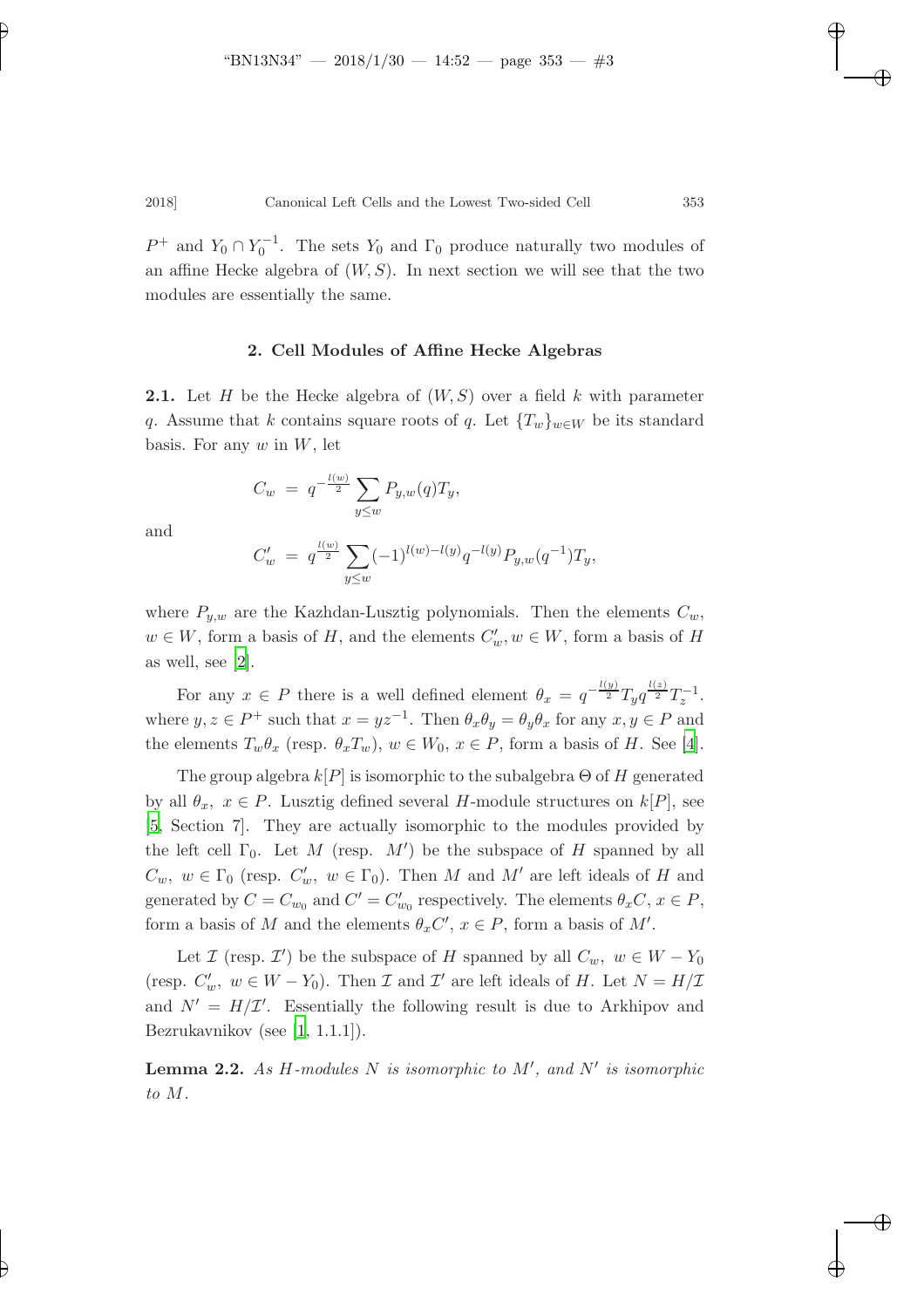**Proof.** Consider the surjective homomorphism  $H \to M'$ ,  $h \to hC'$ . It is easy to check that the kernel is  $I$ . So  $N$  is isomorphic to  $M'$ . Similarly the surjective homomorphism  $H \to M$ ,  $h \to hC$  induces an isomorphism  $N' \to M$  of H-module. The lemma is proved.

2.3. The geometric explanation of the isomorphism in the above lemma is that Thom isomorphism for a certain equivariant  $K$ -group of the cotangent bundle of flag variety is compatible with certain actions of the affine Hecke algebra  $H$ , see [\[5,](#page-11-3) Section 7].

Lemma [2.2](#page-2-0) seems helpful in understanding the structure of H-modules  $M$  and  $M'$ , and may be useful to understand canonical left cells. A natural question is to consider the submodule of  $M'$  (resp.  $M$ ) generated by all  $C_w C'$ (resp.  $C'_w C$ ),  $w \in c_0 \cap Y_0$ . Modulo a central character of H, we can get a finite dimensional quotient algebra of  $H$ . In next two sections we will give some discussion to the images in such quotient algebras of the submodules. We will show that the images in such a quotient algebra is either irreducible H-module or zero when k is algebraically closed (Theorem [4.1\)](#page-9-0).

# 3. A Realization of Some One Dimensional Representations

In this section we construct some one dimensional representations of the affine Hecke algebra  $H$  through certain quotient algebras of  $H$  (see Theorem [3.5\)](#page-7-0).

**3.1.** From now on we assume that k is algebraically closed. Recall that  $\Theta$ is the subalgebra of H generated by all  $\theta_x$ ,  $x \in P$ . Let the Weyl group  $W_0$ act on  $\Theta$  by  $w(\theta_x) = \theta_{w(x)}$ .

We shall need several formulas in H. Let  $x \in P$ , the Macdonald formula says (see [\[6](#page-11-4), Theorem 2.22])

<span id="page-3-0"></span>
$$
C\theta_x C = q^{-\frac{l(w_0)}{2}} \sum_{w \in W_0} w(\theta_x \prod_{\alpha \in R^+} \frac{1 - q\theta_\alpha}{1 - \theta_\alpha}) C.
$$
 (1)

Let  $\Delta$  be the set of simple roots of R and denote  $x_{\alpha}$  the fundamental dominant weight corresponding to a simple root  $\alpha$ . Recall that  $\rho = x_{\Delta}$  is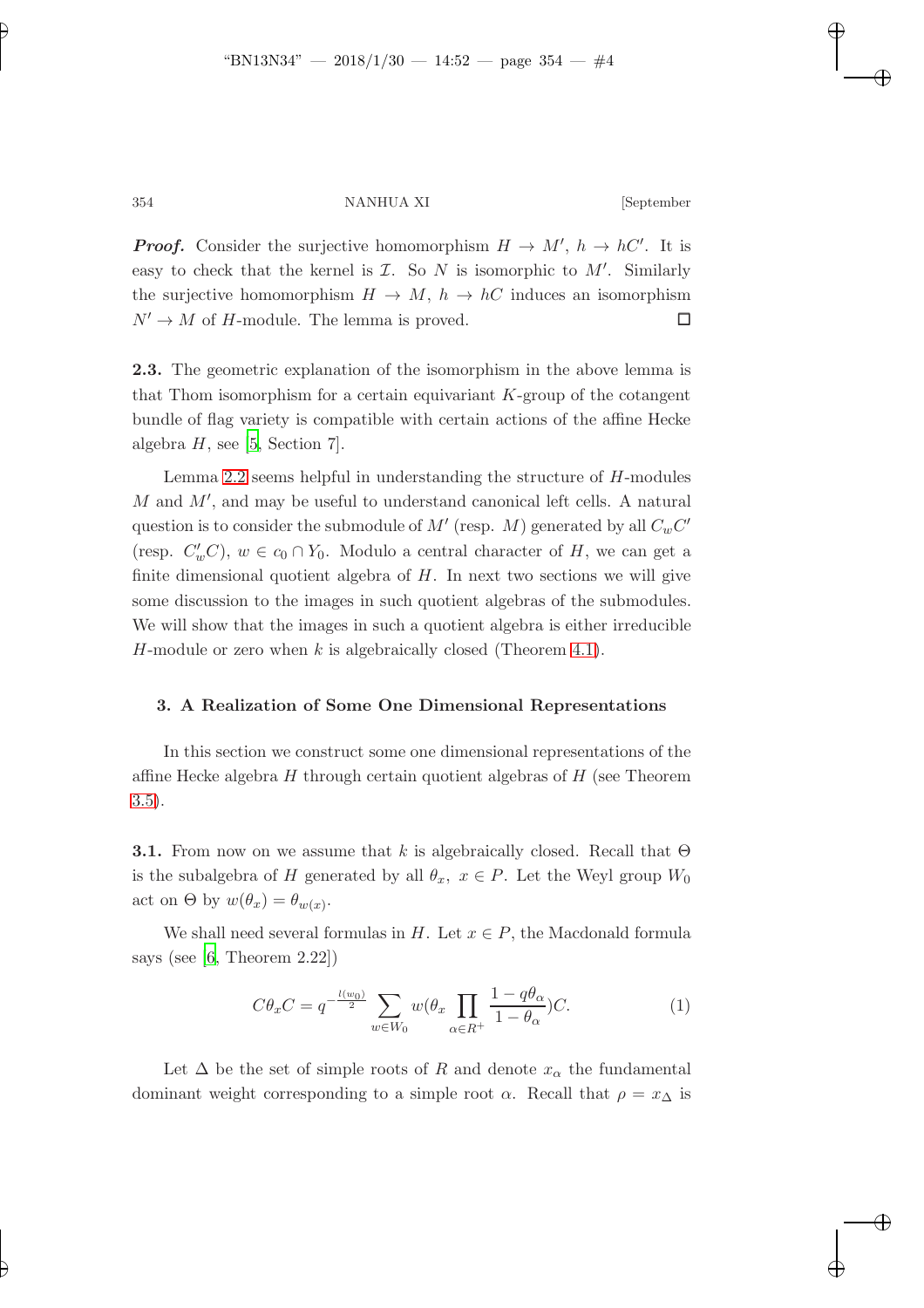the product of all fundamental dominant weights. Using [\[4](#page-11-2), Corollary 7.8, Lemma 7.4 (iii)] we get

<span id="page-4-0"></span>
$$
C'\theta_{\rho^{-1}}C = q^{-\frac{\nu}{2}}C'\sum_{I\subseteq R^{+}}(-q)^{|I|}\theta_{\rho^{-1}}\theta_{\alpha_{I}},
$$
\n(2)

$$
C'\theta_{\rho}C = q^{\frac{\nu}{2}}C'\sum_{I\subseteq R^{+}}(-q)^{-|I|}\theta_{\rho}\theta_{\alpha_{I}^{-1}},\tag{3}
$$

where  $\nu = l(w_0) = |R^+|$ ,  $\alpha_I$  is the sum of all roots in I and |I| is the cardinality of I.

There is a unique involutive anti-automorphism  $h \to \tilde{h}$  of the  $k\text{-algebra}$ H such that  $\tilde{T}_r = T_r$   $(r \in S_0)$ ,  $\tilde{\theta}_x = \theta_x$   $(x \in P)$  [\[3](#page-11-5), 2.13(c)]. Note that  $\tilde{C} = C$  and  $\tilde{C}' = C'$ . Applying this anti-automorphism to the formulas [\(2\)](#page-4-0) and [\(3\)](#page-4-0) we get

<span id="page-4-1"></span>
$$
C\theta_{\rho^{-1}}C' = q^{-\frac{\nu}{2}} \sum_{I \subseteq R^{+}} (-q)^{|I|} \theta_{\rho^{-1}} \theta_{\alpha_{I}} C', \qquad (4)
$$

$$
C\theta_{\rho}C' = q^{\frac{\nu}{2}} \sum_{I \subseteq R^{+}} (-q)^{-|I|} \theta_{\rho} \theta_{\alpha_{I}^{-1}} C'. \tag{5}
$$

(For a K-theoretic understanding of formula [\(4\)](#page-4-1) see [\[13](#page-12-1), 2.6], note that the  $C'$  here is the  $C$  in loc.cit.)

# 3.2. The center of H

We have

(a) The center  $Z(H)$  of H consists of  $W_0$ -invariant elements in  $\Theta$ , i.e.  $Z(H)$  $=\Theta^{W_0}$  (see [\[4\]](#page-11-2)).

Therefore the center  $Z(H)$  of H is isomorphic to  $k \otimes_{\mathbb{Z}} R_G$ , where G is a simply connected simple algebraic group over  $k$  with root system  $R$  and  $R_G$ is the representation ring of G.

For  $w \in W_0$  define

$$
e_w = w \left( \prod_{\substack{\alpha \in \Delta \\ w(\alpha) \in R^-}} x_\alpha \right).
$$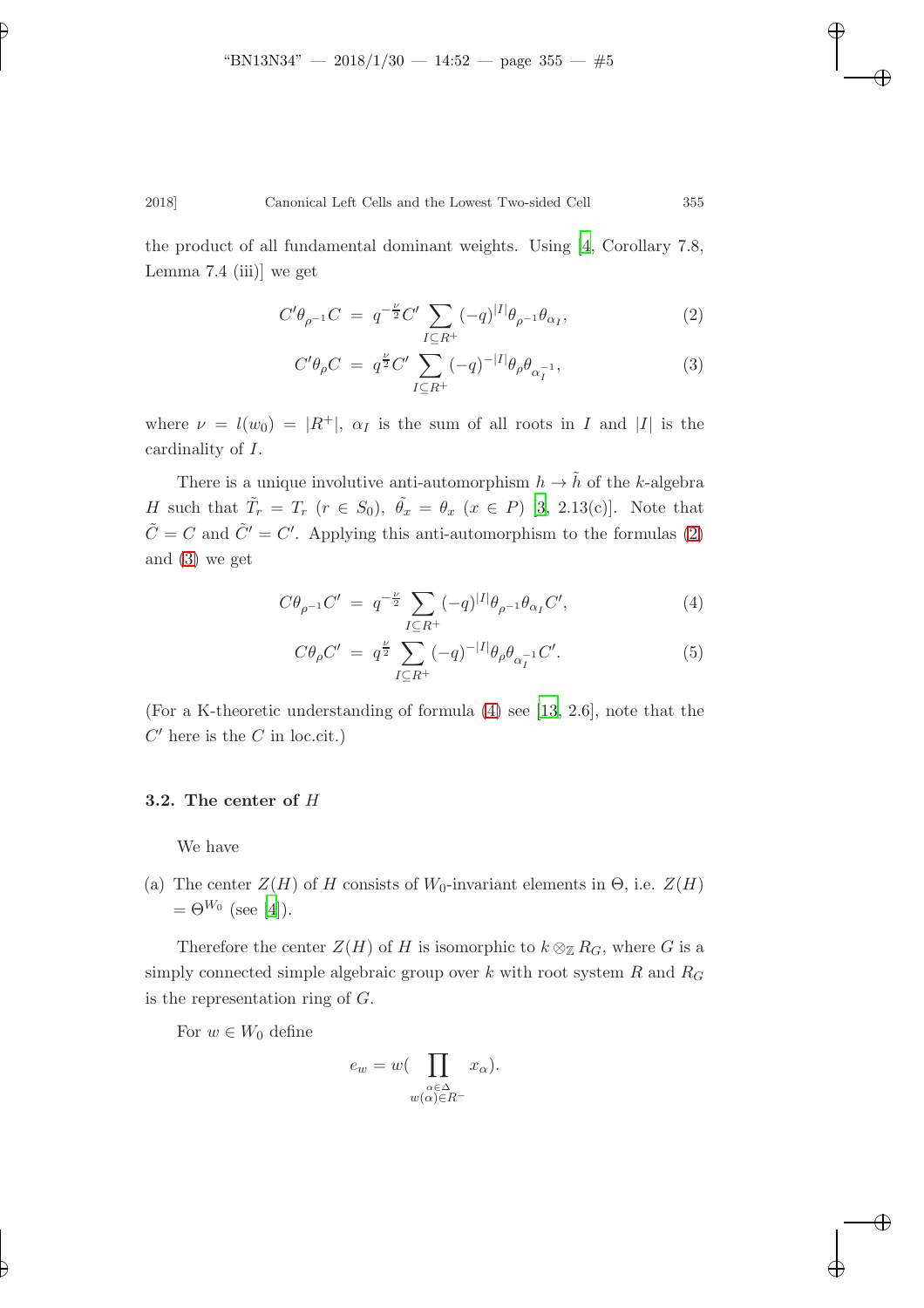(Recall that here  $x_{\alpha}$  is the fundamental dominant weight corresponding to  $\alpha \in \Delta$ .) Then (see [\[7](#page-12-2)])

(b)  $\Theta$  is a free  $Z(H)$ -module with a basis  $\{\theta_{e_w} | w \in W_0\}.$ 

Hence,

- (c) for any  $x \in P$ , the elements  $\theta_x \theta_{e_w}$ ,  $w \in W_0$ , form a  $Z(H)$ -basis of  $\Theta$ .
- (d) For  $A, B \in \Theta$ , define

$$
(A, B) = (-1)^{\nu} \theta_{\rho} \prod_{\alpha \in R^{+}} (1 - \theta_{\alpha})^{-1} \sum_{w \in W_{0}} (-1)^{l(w)} w(AB\theta_{\rho}) \in Z(H).
$$

By [\[3](#page-11-5), p.163] there exist  $\theta'_u \in \Theta$  ( $u \in W_0$ ) such that  $(\theta_{e_w}, \theta'_u) = \delta_{w,u}$  and the elements  $\theta'_u$  form a  $Z(H)$ -basis of  $\Theta$ .

**3.3.** Let T be a maximal torus of G and identify P with the character group Hom $(T, k^*)$  of T. Then  $\Theta$  is isomorphic to the group algebra  $k[P]$  of P. For  $t \in T$ , we have a k-algebra homomorphism  $\phi_t : \Theta \to k$  defined by  $\theta_x \to x(t)$ for all  $x \in P$ . It is known that the map  $t \to \varphi_t$  defines a bijection between T and the set of k-algebra homomorphisms from  $\Theta$  to k.

Now the center  $Z(H)$  of H is a free Θ-module of rank  $W_0$ . Therefore every k-algebra homomorphisms from  $Z(H)$  to k is the restriction  $\phi_t|_{Z(H)}$ of some algebra homomorphism  $\phi_t : \Theta \to k$ . Moreover,  $\phi_t|_{Z(H)} = \phi_s|_{Z(H)}$  if and only if s and t are conjugate by some element of  $W_0$ , since  $Z(H) = \Theta^{W_0}$ . Thus the set of k-algebra homomorphisms from  $Z(H)$  to k is in one-to-one correspondence with the set of semisimple classes of G.

For  $t \in T$ , let  $\bar{t}$  be the semisimple class of G containing t and let  $\phi_{\bar{t}} =$  $\phi_t|_{Z(H)}: Z(H) \to k$  be the corresponding homomorphism. Then let  $\mathcal{Z}_t$ be the two-sided ideal of H generated by all  $z - \phi_t(z)$ ,  $z \in Z(H)$ . Define  $H_t = H/\mathcal{Z}_t$ . We have  $\dim H_t = |W_0|^2$ .

For each simple H-module L, there exist some t in T such that  $Z(H)$ acts on L through the homomorphism  $\phi_t$ . So to study simple modules of H it is enough to study simple modules of the quotient algebras  $H_t$  for  $t \in T$ . We shall use the same notations  $C'_w, D_w, C, C', \theta_x, \dots$  for their images in  $H_t$ .

<span id="page-5-0"></span>**Theorem 3.4.** Let  $t \in T$ . The following statements are equivalent.

(a)  $CH_tC = 0$ . (Recall that  $C = C_{w_0}$  and  $C' = C'_{w_0}$ .)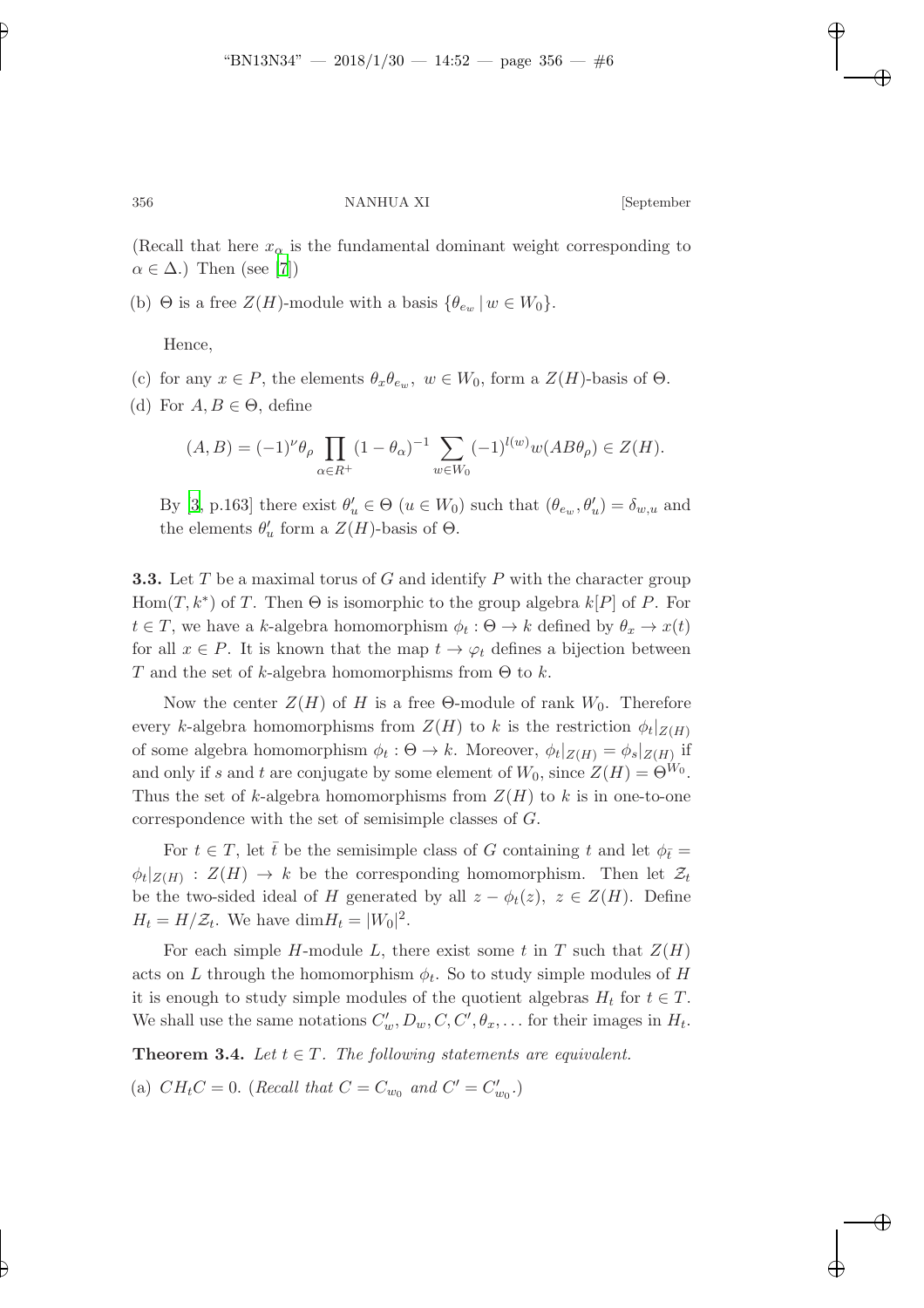- (b)  $CH<sub>t</sub>C' = 0$ .
- (c)  $C' H_t C = 0$ .
- (d)  $C'H_{t^{-1}}C'=0.$
- (e) For any simple  $H_t$ -module L we have  $CL = 0$ .
- (f) For any simple  $H_{t^{-1}}$ -module L we have  $C'L = 0$ .

**Proof.** There is a unique involutive automorphism  $h \to h^*$  of the k-algebra H such that  $T_r^* = -qT_r^{-1} = q - 1 - T_r$   $(r \in S_0)$ ,  $\theta_x^* = \theta_{x^{-1}}$   $(x \in P)$ [\[3,](#page-11-5) 2.13(d)]. Noting that  $C^* = (-1)^{l(w_0)}C'$ , we see that (a) and (d) are equivalent, (e) and (f) are equivalent.

Using the involutive anti-automorphism  $h \to \tilde{h}$  of the k-algebra H defined by  $\tilde{T}_r = T_r$   $(r \in S_0)$ ,  $\tilde{\theta}_x = \theta_x$   $(x \in P)$  [\[3](#page-11-5), 2.13(c)] and noting that  $\tilde{C} = C$  and  $\tilde{C}' = C'$ , we see that (b) and (c) are equivalent.

Since the two-sided ideal  $H_{c_0}$  of H spanned by all  $C_w$ ,  $w \in c_0$  is generated by C, using  $[11, 7.7]$  we know that (a) and (e) are equivalent.

Now we show that (a) and (b) are equivalent. Since  $T_wC = CT_w$  =  $q^{l(w)}C$  if  $w \in W_0$ , we see that  $CHC$  is spanned by  $C\theta_x C$ . By formula [\(1\)](#page-3-0) in 3.1, we have

$$
C\theta_x C = q^{-\frac{l(w_0)}{2}} \sum_{w \in W_0} w(\theta_x \prod_{\alpha \in R^+} \frac{1 - q\theta_\alpha}{1 - \theta_\alpha}) C.
$$

So we have the following assertion.

(i) The condition  $CH<sub>t</sub>C = 0$  is equivalent to

$$
\phi_t(\sum_{w \in W_0} w(\theta_x \prod_{\alpha \in R^+} \frac{1 - q\theta_\alpha}{1 - \theta_\alpha})) = 0, \text{ for all } x \in P.
$$

Using 3.2 (c) we know that H is spanned by all  $T_w z \theta_\rho \theta_{e_u}, w, u \in W_0, z \in$  $Z(H)$ . Therefore we have the claim below.

(ii) The condition  $CH<sub>t</sub>C = 0$  is equivalent to

$$
\phi_t(\sum_{w \in W_0} w(\theta_\rho \theta_{e_u} \prod_{\alpha \in R^+} \frac{1 - q\theta_\alpha}{1 - \theta_\alpha})) = 0, \text{ for all } u \in W_0.
$$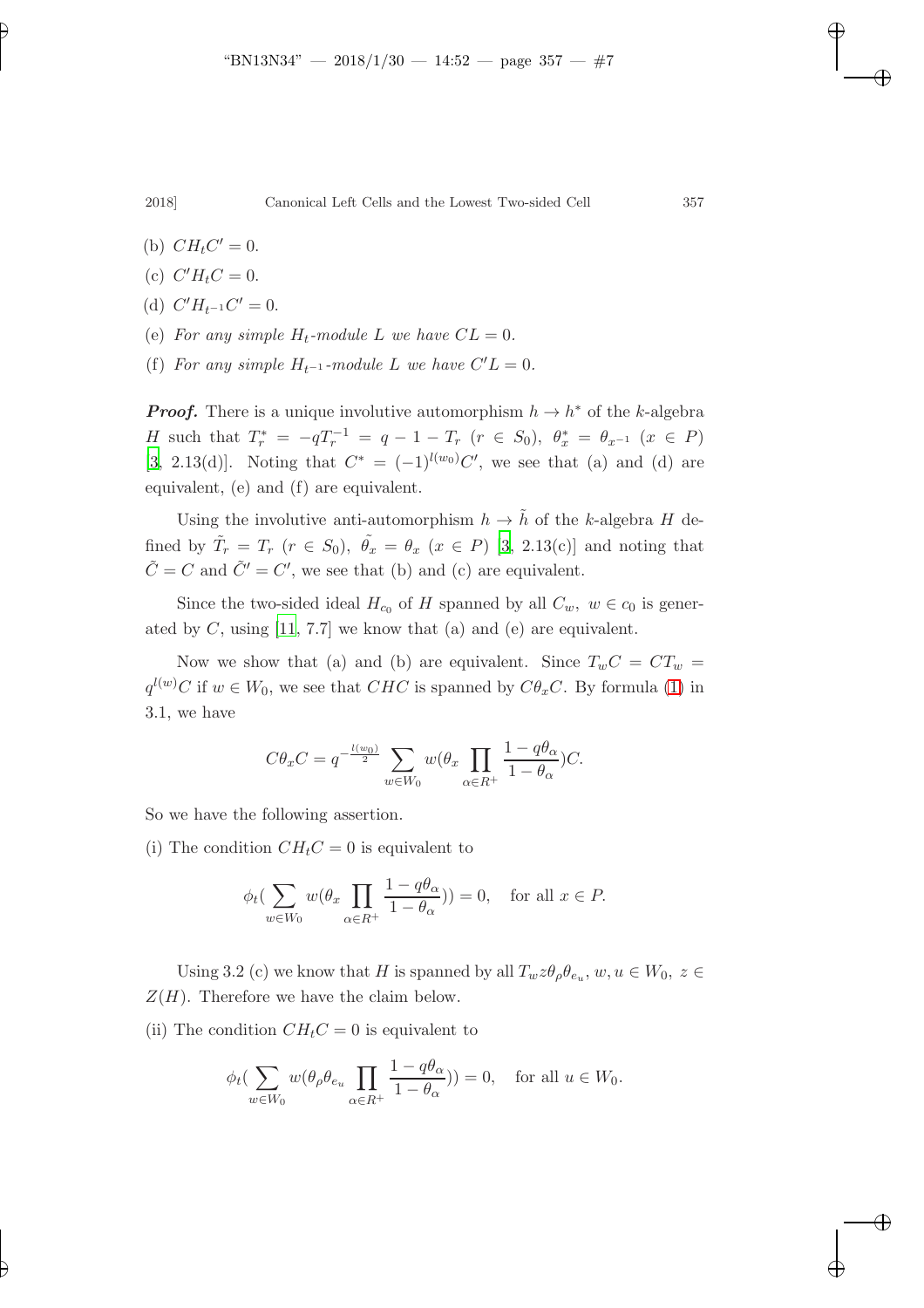Similar to [\[10,](#page-12-4) Lemma 2.10], we see that  $HC'$  is spanned by all  $T_w z \theta_I C'$ ,  $w \in W_0, z \in Z(H), I \subseteq \Delta$ , where  $\theta_I = \prod_{\alpha \in I} \theta_{x_\alpha}$ . Since  $T_wC = CT_w$  $q^{l(w)}C$  if  $w \in W_0$  and  $C\theta_lC' = 0$  if  $I \neq \Delta$ , as a  $Z(H)$ -module,  $CHC'$  is generated by  $C\theta_{\rho}C'$ .

Recall the formula [\(5\)](#page-4-1) in 3.1:

$$
C\theta_{\rho}C' = q^{\frac{\nu}{2}} \sum_{I \subseteq R^{+}} (-q)^{-|I|} \theta_{\rho} \theta_{\alpha_{I}^{-1}} C',
$$

where  $\nu = l(w_0) = |R^+|$ ,  $\alpha_I$  is the sum of all roots in I and |I| is the cardinality of I.

Let 
$$
A = q^{\frac{\nu}{2}} \sum_{I \subseteq R^+} (-q)^{-|I|} \theta_{\rho} \theta_{\alpha_I^{-1}}
$$
. Note that  

$$
A = (-1)^{\nu} q^{-\frac{\nu}{2}} \theta_{\rho}^{-1} \prod_{\alpha \in R^+} (1 - q \theta_{\alpha}).
$$

<span id="page-7-1"></span>Thus

$$
(A, \theta_{e_u}) = (-1)^{\nu} q^{-\frac{\nu}{2}} \sum_{w \in W_0} w(\theta_{\rho e_u} \prod_{\alpha \in R^+} \frac{1 - q\theta_{\alpha}}{1 - \theta_{\alpha}}). \tag{6}
$$

Since  $A = \sum_{u \in W_0} (A, \theta_{e_u}) \theta'_u$  in H and  $\theta'_u C'$ ,  $u \in W_0$ , are linearly independent in  $H_tC'$ , we obtain the following equivalence condition.

(iii) The condition  $CH<sub>t</sub>C' = 0$  is equivalent to

$$
\phi_t(\sum_{w \in W_0} w(\theta_{\rho e_u} \prod_{\alpha \in R^+} \frac{1 - q\theta_\alpha}{1 - \theta_\alpha}) = 0 \text{ for all } u \in W_0.
$$

<span id="page-7-0"></span>Using (ii) and (iii) we see that (a) and (b) are equivalent. The theorem is proved.

**Theorem 3.5.** Let  $t \in T$  be such that  $\alpha(t) = q$  for all simple roots  $\alpha$  of R. Then

- (a)  $CH<sub>t</sub>C'$  (resp.  $C'H<sub>t</sub>C$ ) is a two-sided ideal of  $H<sub>t</sub>$  with dimension 1 if  $\sum_{w \in W_0} q^{l(w)} \neq 0.$
- (b)  $CH_tC' = 0$  if  $\sum_{w \in W_0} q^{l(w)} = 0$ .

**Proof.** We have seen that  $CH<sub>t</sub>C'$  is spanned by the image in  $H<sub>t</sub>$  of  $C\theta<sub>\rho</sub>C'$ . To see it is a two-sided ideal of  $H_t$  it suffices to prove that the images in  $H_t$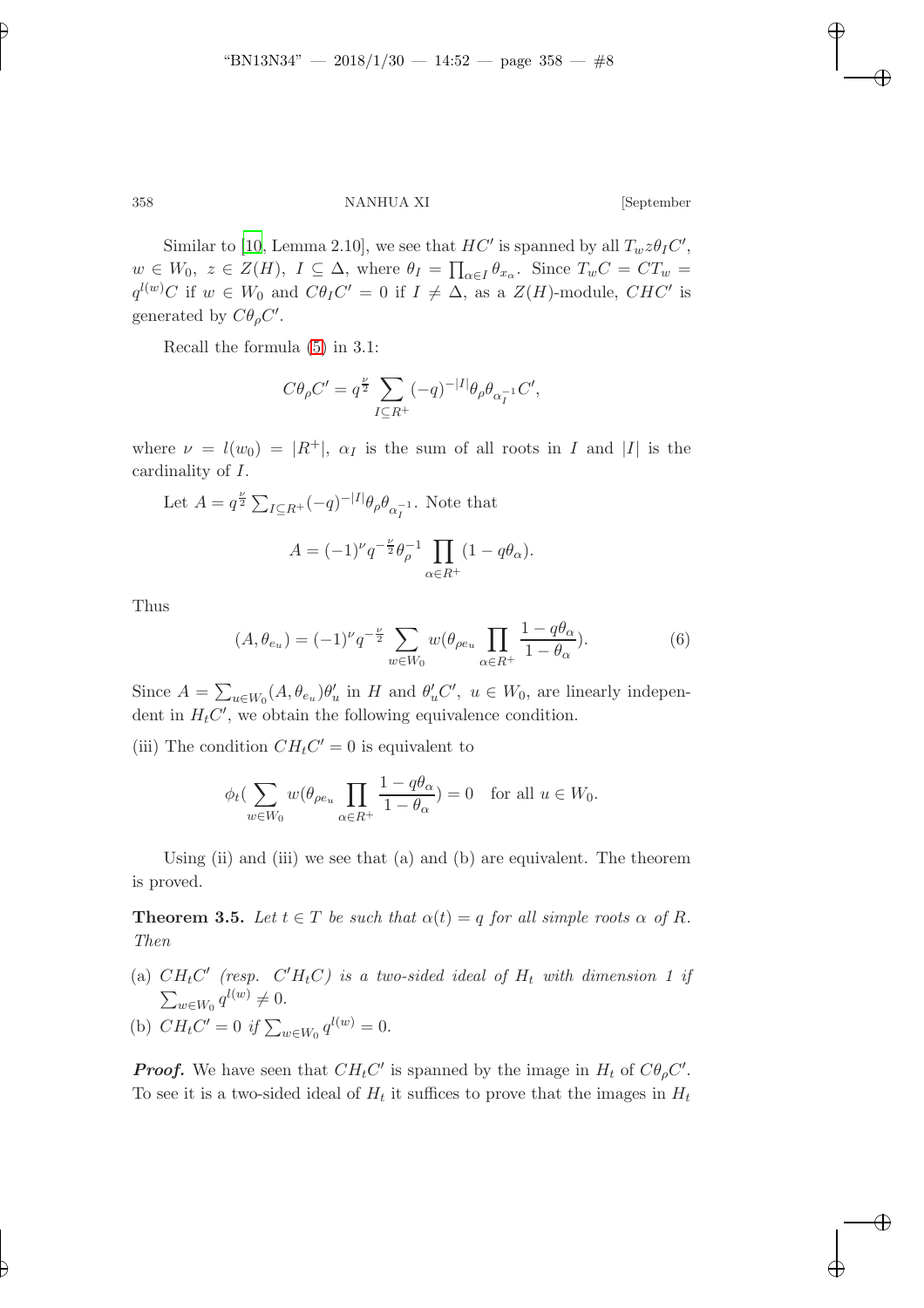of  $\theta_x C \theta_\rho C'$  and  $C \theta_\rho C' \theta_x$  for all  $x \in \Theta$  are scalar multiples of the image of  $C\theta_{\rho}C'$  in  $H_t$ .

(i) If w is not the neutral element of  $W_0$ , then there exists a positive root  $\beta$ such that  $w(\beta) = \alpha^{-1}$  for some simple root  $\alpha$ . Thus  $w(1 - q\beta)(t) = 0$ .

Let A be as in the proof of Theorem [3.4.](#page-5-0) Then  $\theta_x C \theta_\rho C' = A \theta_x C'$ . Since

$$
(A\theta_x, \theta_{e_u}) = (-1)^{\nu} q^{-\frac{\nu}{2}} \sum_{w \in W_0} w(\theta_{\rho x e_u} \prod_{\alpha \in R^+} \frac{1 - q\theta_{\alpha}}{1 - \theta_{\alpha}}),
$$

using (i) we get

$$
(A\theta_x, \theta_{e_u})(t) = \rho(t)x(t)e_u(t)\prod_{a \in R^+} \frac{1 - q^{1 + \langle \rho, \alpha^\vee \rangle}}{1 - q^{\langle \rho, \alpha^\vee \rangle}},
$$

if  $1 - q^{\langle \rho, \alpha^{\vee} \rangle} \neq 0$  for all positive roots  $\alpha$ . We have (see for example [\[6](#page-11-4), Corollary 2.17])

<span id="page-8-0"></span>
$$
\prod_{a \in R^+} \frac{1 - q^{1 + \langle \rho, \alpha^{\vee} \rangle}}{1 - q^{\langle \rho, \alpha^{\vee} \rangle}} = \sum_{w \in W_0} q^{l(w)},
$$

if  $1 - q^{\langle \rho, \alpha^{\vee} \rangle} \neq 0$  for all positive roots  $\alpha$ . Now  $(A\theta_x, \theta_{e_u})$  is in  $Z(H)$ , so  $(A\theta_x, \theta_{e_w})(t)$  is a regular function in  $q \in k^*$ . Thus we have

$$
(A\theta_x, \theta_{e_u})(t) = (-1)^{\nu} q^{-\frac{\nu}{2}} \rho(t) x(t) e_u(t) \sum_{w \in W_0} q^{l(w)} \tag{7}
$$

for all  $q \in k^*$ . So the images in  $H_t$  of  $\theta_x C \theta_\rho C'$  for all  $x \in \Theta$  are scalar multiples of the image in  $H_t$  of  $C\theta_{\rho}C'$ , and  $CH_tC'$  is a left ideal of  $H_t$ . Using the involutions  $h \to h^*$  and  $h \to \tilde{h}$  of H several times we see that  $CH<sub>t</sub>C'$  is a left ideal of  $H<sub>t</sub>$  implies that it is also a right ideal of  $H<sub>t</sub>$ .

The formula [\(7\)](#page-8-0) also indicates that  $CH_tC' = 0$  if and only if  $\sum_{w \in W_0} q^{l(w)}$  $= 0$ . The theorem is proved.

It is easy to check that  $T_sCH_tC' = qH_tC'$  and  $CH_tC'T_s = -CH_tC'$  for all simple reflections s if  $\alpha(t) = q$  for all simple roots  $\alpha$ . So the ideals  $CH<sub>t</sub>C'$ and  $C'H_tC$  give natural realizations of some one dimensional representations of  $H_q$ .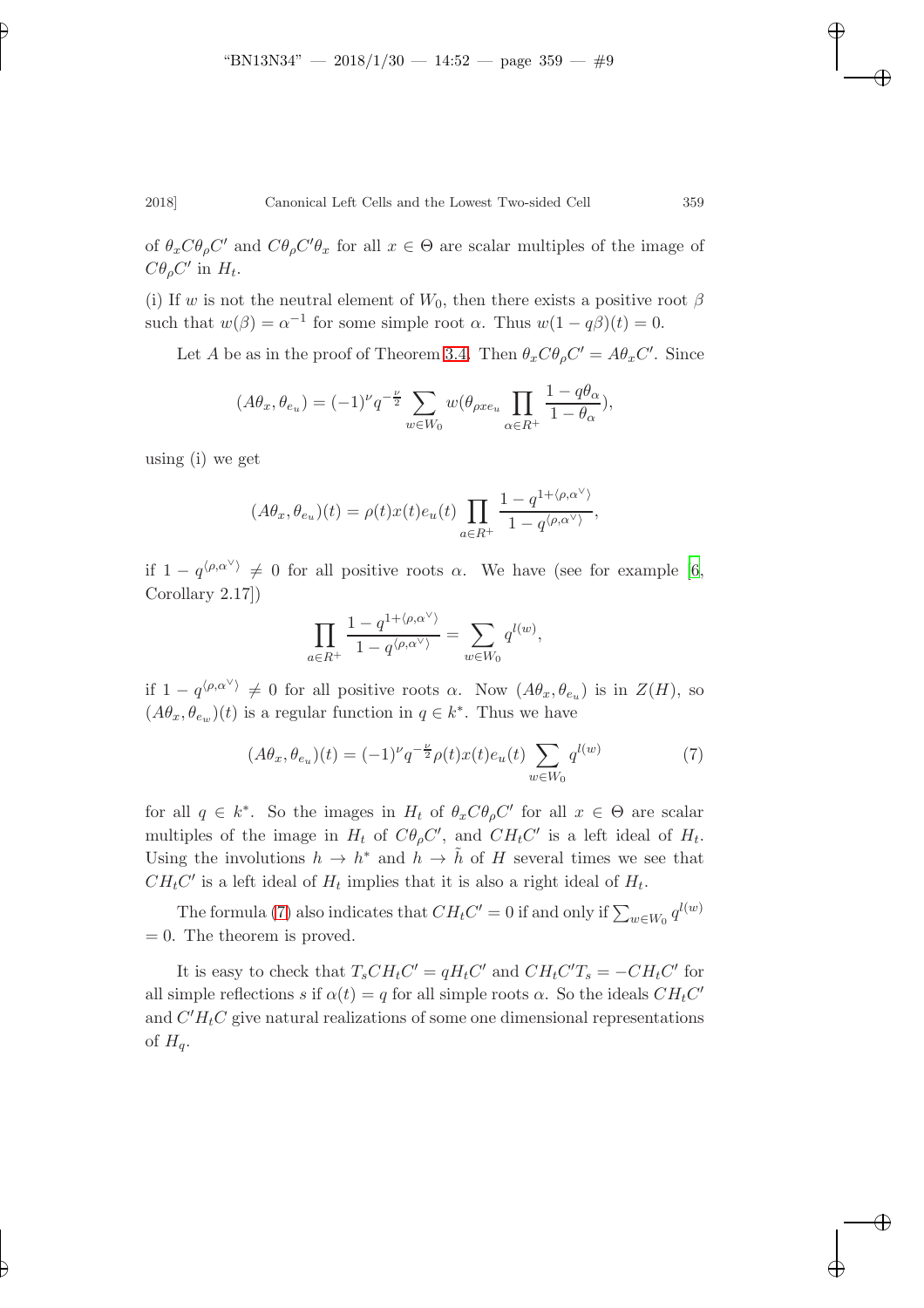# 4. Irreducible Modules Attached to the Lowest Two-Sided Cell

<span id="page-9-0"></span>The main result of this section is the following.

**Theorem 4.1.** Let  $t \in T$ , then

- (a) The element  $C\theta_{\rho}C'$  in  $H_t$  generates an irreducible module  $L_t$  of H if it is nonzero. Moreover,  $CL_t \neq 0$  in this case.
- (b) The element  $C'\theta_{\rho}C$  in  $H_t$  generates an irreducible module  $L'_t$  of H if it is nonzero. Moreover,  $C'L_t \neq 0$  in this case.

**Proof.** Let  $J_{c_0}$  be the based ring of  $c_0$ . According to [\[9\]](#page-12-5),  $J_{c_0}$  is isomorphic to a  $|W_0| \times |W_0|$  matrix ring over  $R_G$ . Let  $\mathbf{J}_{c_0} = \mathbb{C} \otimes J_{c_0}$ . Then up to isomorphism, irreducible  $J_{c_0}$ -modules are naturally in one-to-one correspondence with the semisimple classes of  $G$ . For the semisimple class containing  $t$ , let  $E_t$  be a corresponidng simple  $\mathbf{J}_{c_0}$ -module.

Let  $\varphi_0 : H \to \mathbf{J}_{c_0}$  be Lusztig's homomorphism defined through the basis  $C_w, w \in W$ . Then  $E_t$  is endowed with an H-module structure through the homomorphism. Denote the H-module structure on  $E_t$  by  $E_{t,\varphi_0}$ . We have (see for example the proof of Theorem 3.5 in [\[13](#page-12-1)]) the following assertion.

(i)  $E_{t,\varphi_0}$  is isomorphic to  $H_tC$ .

According to [\[11](#page-12-3), 7.7] and [\[12,](#page-12-6) Lemma 2.5],  $H<sub>t</sub>C$  has a simple constituent L such that  $CL \neq 0$  if and only if  $CH<sub>t</sub>C \neq 0$ . In this case, L is the unique simple constituent of  $H_tC$  such that  $CL \neq 0$  and L is also the unique simple quotient module of  $H<sub>t</sub>C$ , i.e., the head of  $H<sub>t</sub>C$ .

By Theorem [3.4,](#page-5-0)  $CH<sub>t</sub>C \neq 0$  is equivalent to  $CH<sub>t</sub>C' \neq 0$ . Now assume that  $CH<sub>t</sub>C' \neq 0$ . By the proof of [\[12,](#page-12-6) Lemma 2.5], the set

$$
M_{t,0} = \{ h \in H_t C \, | \, C_w h = 0, \quad \forall w \in c_0 \}
$$

is the unique maximal submodule of  $H_tC$ .

We have a natural H-module homomorphism:  $H_tC \to H_tC\theta_{\rho}C', h \to$  $h\theta_{\rho}C'$ . Therefore, to prove that  $C\theta_{\rho}C'$  in  $H_t$  generates an irreducible module  $L_t$  of H it suffices to prove that

$$
h \in M_{t,0} \Longleftrightarrow h\theta_{\rho}C' = 0.
$$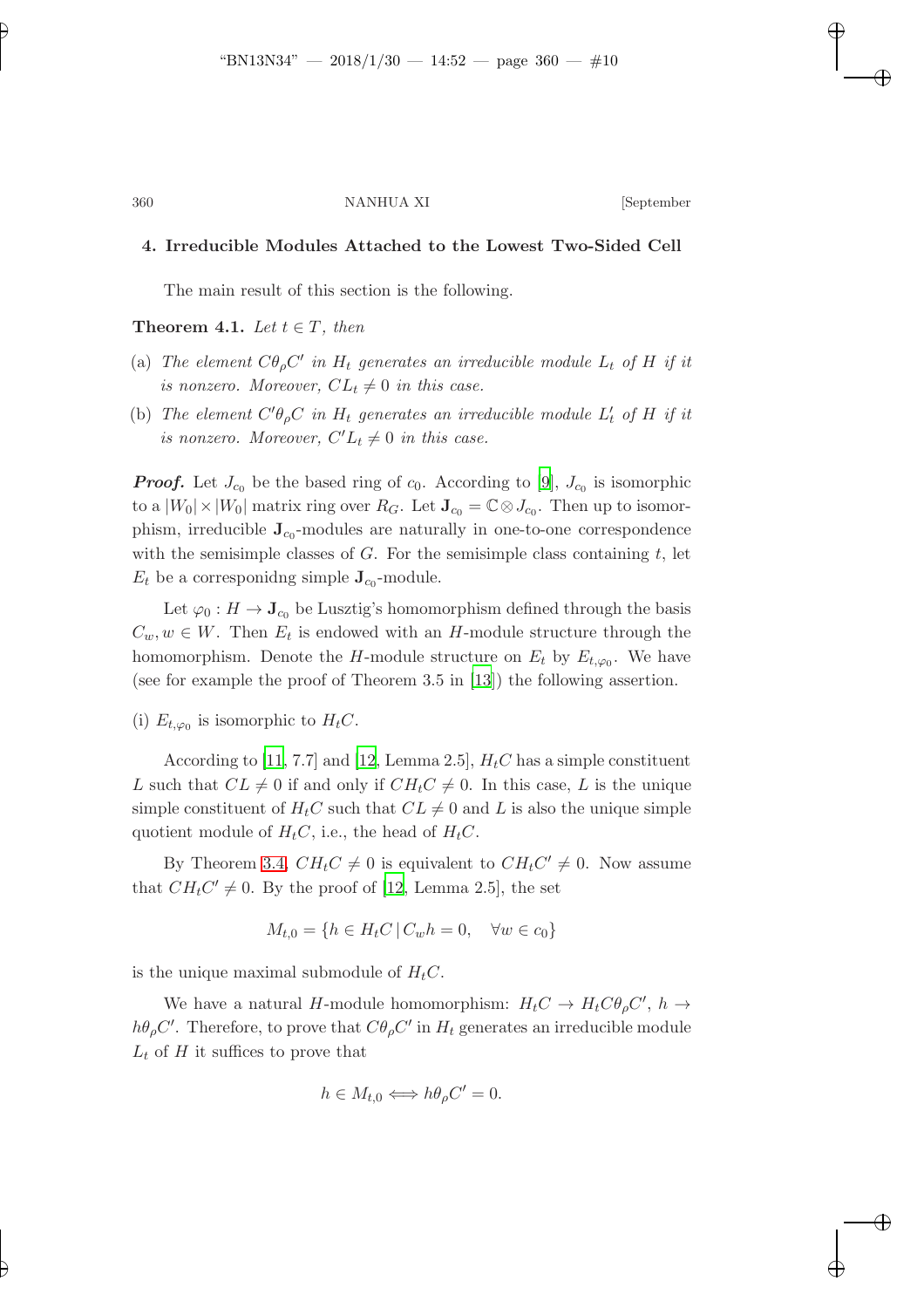Let  $\Theta_t$  be the image of  $\Theta$  in  $H_t$ . Then  $H_tC$  consists of  $\theta C$ ,  $\theta \in \Theta_t$ . Since  $\Theta$  is a free  $Z(H)$ -module with a basis  $\{e_w | w \in W_0\}$ , and for any  $w \in c_0$ there exists  $\xi, \eta \in \Theta$  such that  $C_w = \xi C \eta$ , we see that  $\theta C \in H_t C$  is in  $M_{t,0}$ if and only if  $C\theta_{e_w}\theta C = 0$  in  $H_t$  for all  $w \in W_0$ . By formula [\(1\)](#page-3-0) in 3.1, this is equivalent to

$$
\phi_t \Big( \sum_{w \in W_0} w(\theta_{e_u} \theta \prod_{\alpha \in R^+} \frac{1 - q\theta_\alpha}{1 - \theta_\alpha}) \Big) = 0, \quad \text{for all } u \in W_0.
$$
 (8)

Let A be as in the proof of Theorem 3.4, then

$$
\theta C \theta_{\rho} C' = \theta A C'.
$$

Clearly,  $\theta C \theta_{\rho} C' = 0$  in  $H_t$  if and only if  $\theta_{\rho}^{-1} \theta C \theta_{\rho} C' = 0$  in  $H_t$ . Since

$$
\theta_\rho^{-1}\theta C\theta_\rho C'=\sum_{u\in W_0}(\theta_\rho^{-1}\theta A,\theta_{e_u})\theta_u' C'
$$

and  $\theta'_u C'$ ,  $u \in W_0$ , are linearly independent in  $H_t C'$ , we see that  $\theta C \theta_\rho C' = 0$ if and only if  $\phi_t((\theta_\rho^{-1}\theta A,\theta_{e_u})) = 0$  for all  $u \in W_0$ . By the formula [\(6\)](#page-7-1) established in the proof of Theorem 3.4, we have

$$
(\theta_{\rho}^{-1}\theta A, \theta_{e_u}) = (-1)^{\nu} q^{-\frac{\nu}{2}} \sum_{w \in W_0} w(\theta_{e_u}\theta \prod_{\alpha \in R^+} \frac{1 - q\theta_{\alpha}}{1 - \theta_{\alpha}}).
$$

Hence the condition  $\phi_t((\theta_\rho^{-1}\theta A,\theta_{e_u})) = 0$  for all  $u \in W_0$  is exactly the condition (8). We proved (a).

Since  $C'\theta_{\rho^{-1}}C = (-1)^{l(w_0)}C'\theta_{\rho}C$ , (b) follows from (a) by applying the involution  $h \to h^*$ . The theorem is proved.

**4.2.** The left ideal  $\mathcal I$  defined in 2.1 is in the kernel of the H-module homomorphism  $\psi : H \to H_t C', h \to h C'.$  Thus  $\psi$  induces an *H*-module homomorphism  $N \to H_t C'$ , denoted again by  $\psi$ . Denote the image of  $C_w$  in  $H/\mathcal{I}$  by the same notation  $C_w$ . Then  $C_w$ ,  $w \in Y_0$ , form a basis of  $N = H/\mathcal{I}$ .

For each two-sided cell c, let  $N^{\leq c}$  be the submodule of N spanned by all  $C_w$ ,  $w \in Y_0$  and  $w \leq_L u$  for some  $u \in c \cap Y_0$ . Also let  $N^{< c}$  be the submodule of N spanned by all  $C_w$ ,  $w \in Y_0 - Y_0 \cap c$  and  $w \leq_L u$  for some  $u \in c \cap Y_0$ . Then  $\psi(N^{\leq c})$  and  $\psi(N^{\leq c})$  are submodules of  $H<sub>t</sub>C'$ . This gives some natural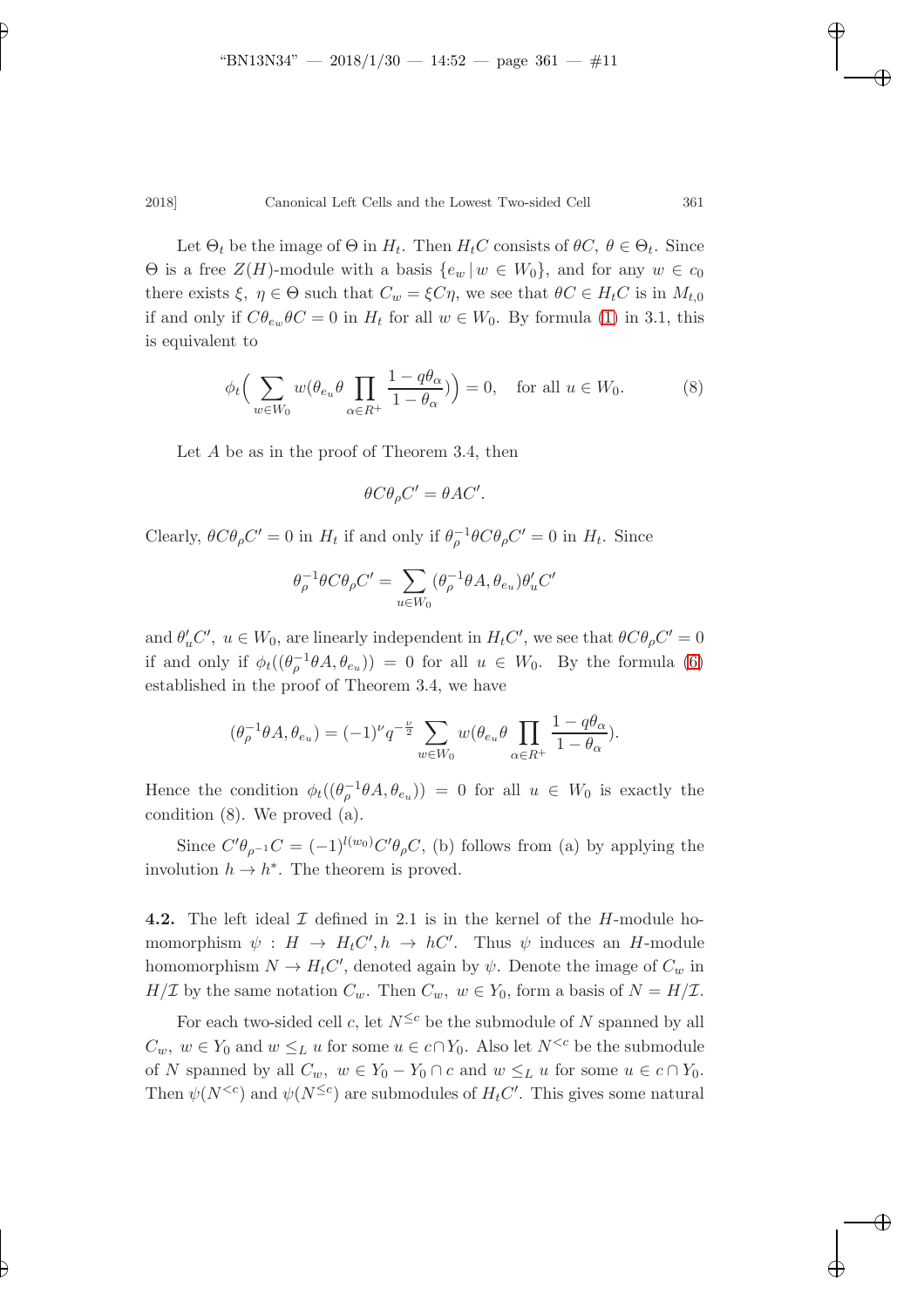submodules of  $H_tC'$ . Theorem 4.1 asserts that  $\psi(N^{\leq c_0}) = H_tC\theta_{\rho}C'$  is either 0 or an irreducible submodule of  $H_tC'$ . In general,  $\psi(N^{\leq c})/\psi(N^{< c})$  maybe 0 or reducible, but it is not clear whether this module is semisimple if it is not 0. (We refer to [\[2\]](#page-11-1) for the definition of preorder  $\leq_L$ .)

When k is the field of complex numbers, by [\[11,](#page-12-3) Theorem 7.8],  $\psi(N^{\leq c_0})$  =  $H_t C \theta_\rho C'$  is 0 if and only if the set

$$
\mathbf{g}_{t,q} = \{ X \in \text{Lie}(G) \, | \, \text{Ad}(t)(X) = qX \}
$$

contains nonzero semisimple elements.

For a simple  $H$ -module  $L$ , there exists a unique two-sided cell  $c$  of  $W$ such that  $C_wL \neq 0$  for some  $w \in c$  and  $C_uL = 0$  for any  $u \in W - c$  with  $u \leq_{LR} w$ . The two-sided cell c is denoted by  $c<sub>L</sub>$  and is called the two-sided cell attached to L. (We refer to [\[2](#page-11-1)] for the definition of preorder  $\leq_{LR}$ .)

We have seen that for a simple H-module L,  $c_L = c_0$  if and only if  $CL \neq$ 0. Theorem [4.1](#page-9-0) gives a computable (in principle) realization of irreducible H-modules with attached two-sided cell  $c_0$ .

#### Acknowledgment

The author thanks the referee for helpful comments.

# References

- <span id="page-11-0"></span>1. S. Arkhipov and R. Bezrukavnikov, Perverse sheaves on affine flags and Langlands dual groups, Israel J. Math., 170 (2009), 135-183.
- <span id="page-11-1"></span>2. D. Kazhdan and G. Lusztig, Representations of Coxeter groups and Hecke algebras, Invent. Math., 53 (1979), 165-184.
- <span id="page-11-5"></span>3. D. Kazhdan and G. Lusztig, Proof of the Deligne-Langlands conjecture for Hecke algebras, Invent. Math., 87 (1987), 153-215.
- <span id="page-11-2"></span>4. G. Lusztig, Singularities, character formulas, and a  $q$ -analog of weight multiplicities, Astérisque 101-102 (1983), 208-227.
- <span id="page-11-3"></span>5. G. Lusztig, Bases in equivariant K-theory, Represent. Theory 2 (1998), 298-369 (electronic).
- <span id="page-11-4"></span>6. K. Nelsen and A. Ram, Kostka-Foulkes polynomials and Macdonald spherical functions, Surveys in Combinatorics 2003, C. Wensley ed., London Math. Soc. Lect. Notes 307, Cambridge University Press, 2003, 325-370.